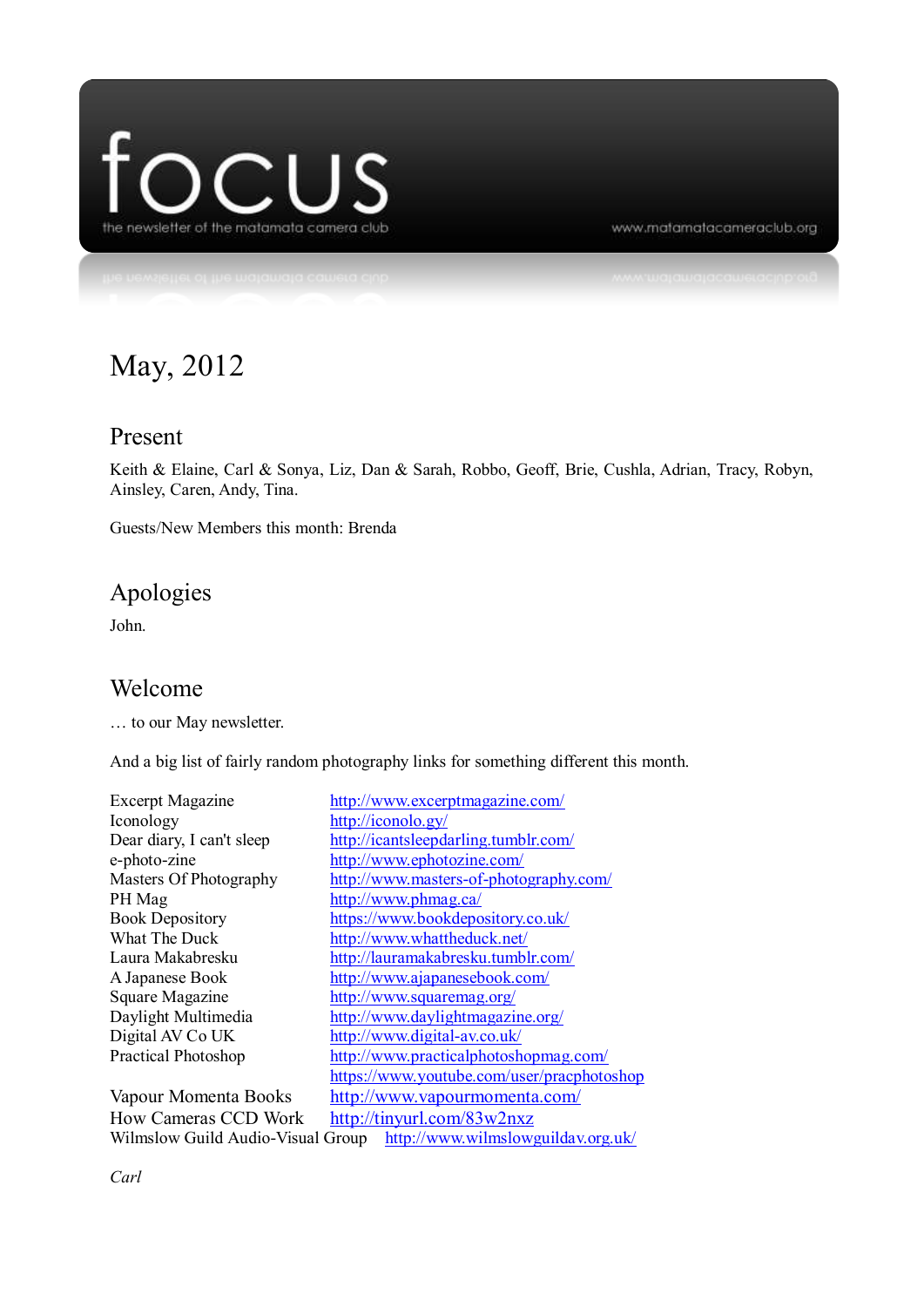# From The President's Desk

#### Hi everyone,

We are now well into the winter, even though it is a cold time of the year it does give some different and challenging photographic opportunities.

Last night while driving home form Rotorua Elaine decides to try out some one second exposures, great idea, in the rain with all the road signs come towards us at a great speed, but then she decides it's time to see what the flash will produce... Wonderful. On a very stormy night in the middle of nowhere, there's a sudden burst of light in the car cabin, great for the nerves and night vision. I hope the images were worth it…

Congratulations to all those that have gone from C to B grade in the last couple of months, Adrian, Ainsley, Caren, Esther, Sue and Tracey. Apologies if I have missed anyone.

Thank you Dan for an informative presentation, hopefully we will get the opportunity to learn more about AVs (audio visuals) on September the 8th when Aliah Jan comes down to hold a work shop.

Until next meeting.

*Keith.*

#### Thanks to…

Dan Macmillan and his presentation on being the 'Accidental Tourist'.

Dan spoke of his unplanned trip to England to see family, of shooting in his homeland, and presenting his images to friends and family while avoiding the dreaded 'death by slideshow'.

Dan also spoke of preparing AV slideshows using the ProShow Gold/Presenter software and gave us some tips such as selecting appropriate music, syncing slides to the pace of the music, displaying images for differing periods i.e. including some poorer images but for a shorter time to give the collection that sense of 'completeness' and telling the story of that trip or event.

The focus of Dan's talk was not so much showing off your best photography as we do at camera club, but on preserving memories for friends and family that tells a story of a time or event, in an enjoyable relaxed way that can be easily shared.

See<https://www.photodex.com/> for the software.

## Aliah Jan Workshop

We have been fortunate to secure the skills of Aliah Jan FPSNZ who will run a workshop for us on producing AV's, and the use of Lightroom for processing images. This will include a shoot in the afternoon and some sort of group dinner (to be decided, maybe fish  $&$  chips?)

Aliah will be partnered with her friend Leonie who will run a small section on pinhole photography. Note: you can purchase Holga Pinhole lenses for digital cameras on TradeMe for about \$30, or the club may order-in some body-cap pinhole lenses which would be around US\$45. We'll discuss this more at the next meeting.

## Matamata Community of Arts Exhibition

We have been invited to participate in the Community of Arts exhibition in Matamata. This will be a display of prints (including canvas prints) of members work. Keith will email out more details as they come available, but if you are interested in displaying some your work please let him know as soon as you can.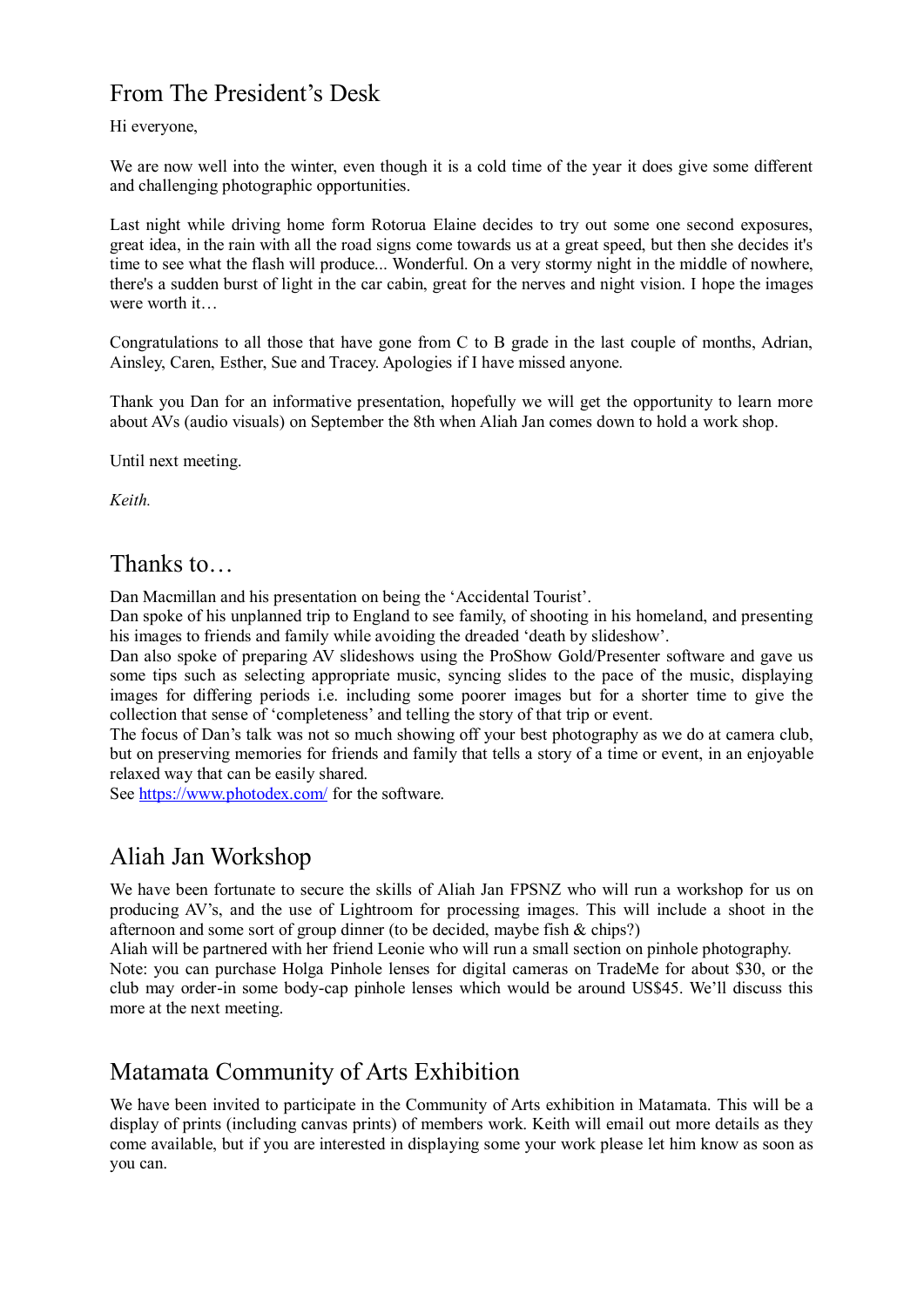# Photography Workshops in Hamilton

ArtsPost Galleries and Shop, Hamilton, 27 May – 22 July

One-day photography workshops, each 9:00am – 4:00pm, cost (I think) is around \$120 per workshop; - Beyond Auto - Take manual control of your camera - 27 May;

- Digital Black and White Photography Capture and processing 17 June;
- Compact Cameras Progress past point and shoot 7 July;
- Travel Photography Dramatically improve your images 22 July.

Tuition by award-winning photographers in the technical and creative basics will help students to understand their cameras better and enable them to take visually stronger photos. The first workshop 'Beyond Auto' is being taken by Mark Hamilton.

Email: [creative.works@xtra.co.nz.](mailto:creative.works@xtra.co.nz)

## 5Ways 2012

The entries are in, and most likely at the judge by now for critiquing. We now await the results which will be available at the 5Ways day in Rotorua on the  $1<sup>st</sup>$  July.

Rotorua Camera Club have opened pre-registration for \$10 and you can pre-register up until the  $15<sup>th</sup>$ June, or the entry on the day will be \$12. The pre-registration form is available on the club website in the 'News' section.

## Reminder – Sending Photos

We're getting images coming in for the monthly critiques that haven't been sized and labelled correctly, and this makes extra work for those organising the judging. At times there's not even any indication which images are for the theme and which for the open categories. Please remember to;

- size your images to a maximum of  $1024 \times 768$  pixels,
- label your images with an appropriate name, your grade and initials *i.e. myphoto a cp.jpg*
- send Theme and Open images as separate emails,
- and ensure either '(month) Theme' or '(month) Open' is in the subject line of your email.

## Correspondence

In: PGG Wrightson Photo Competition – PGG Wrightson are running a competition where the winning entries will be featured in their 2013 calendar. There are several categories with a first prize of a Canon EOS60D camera package plus cash. See their website for details <http://www.pgwphotos.co.nz/>

Hasselblad in New Zealand Workshop – Napier,  $29<sup>th</sup>$  October to  $2<sup>nd</sup>$  November. Contact Greg Webb from CR Kennedy NZ at [gwebb@crknz.co.nz](mailto:gwebb@crknz.co.nz)

An offer from Simon Woolf to run a workshop in place of the now not-happening PSNZ Northern Convention, sometime between August and October depending on interest.

Correspondence with Aliah Jan to run a workshop in September and this may also include a pinhole photography section.

Trenna Packer (nature photography) Competition details. See the website for more info; [http://www.naturephotography.org.nz/events/trenna\\_packer\\_salver.aspx](http://www.naturephotography.org.nz/events/trenna_packer_salver.aspx)

Out: None